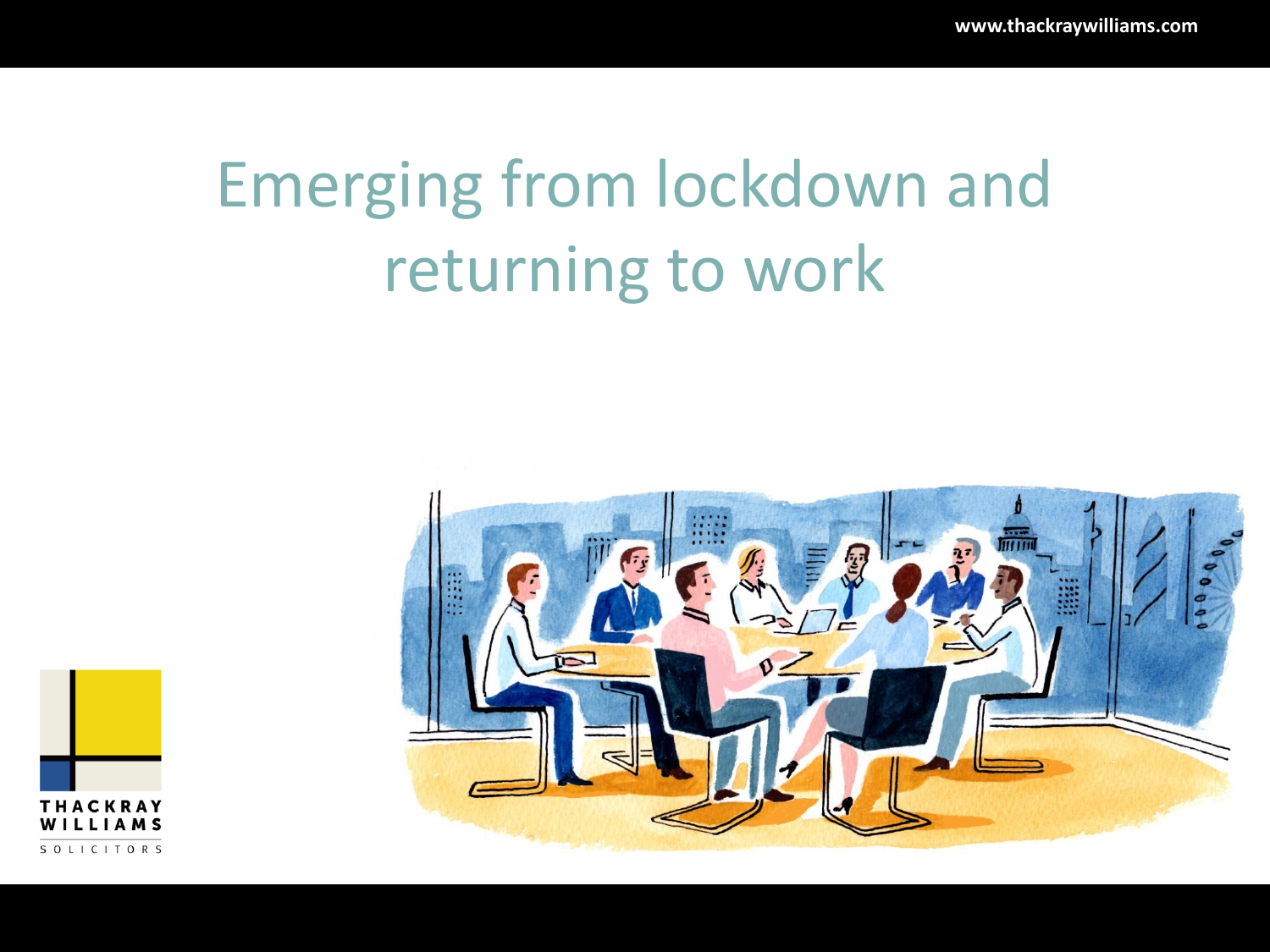#### What we will cover

- Considerations for ending furlough arrangements
- Practical considerations for returning employees
- Redundancies and consultation processes
- Workplace health and safety
- Risk assessments
- Communicating with the workforce

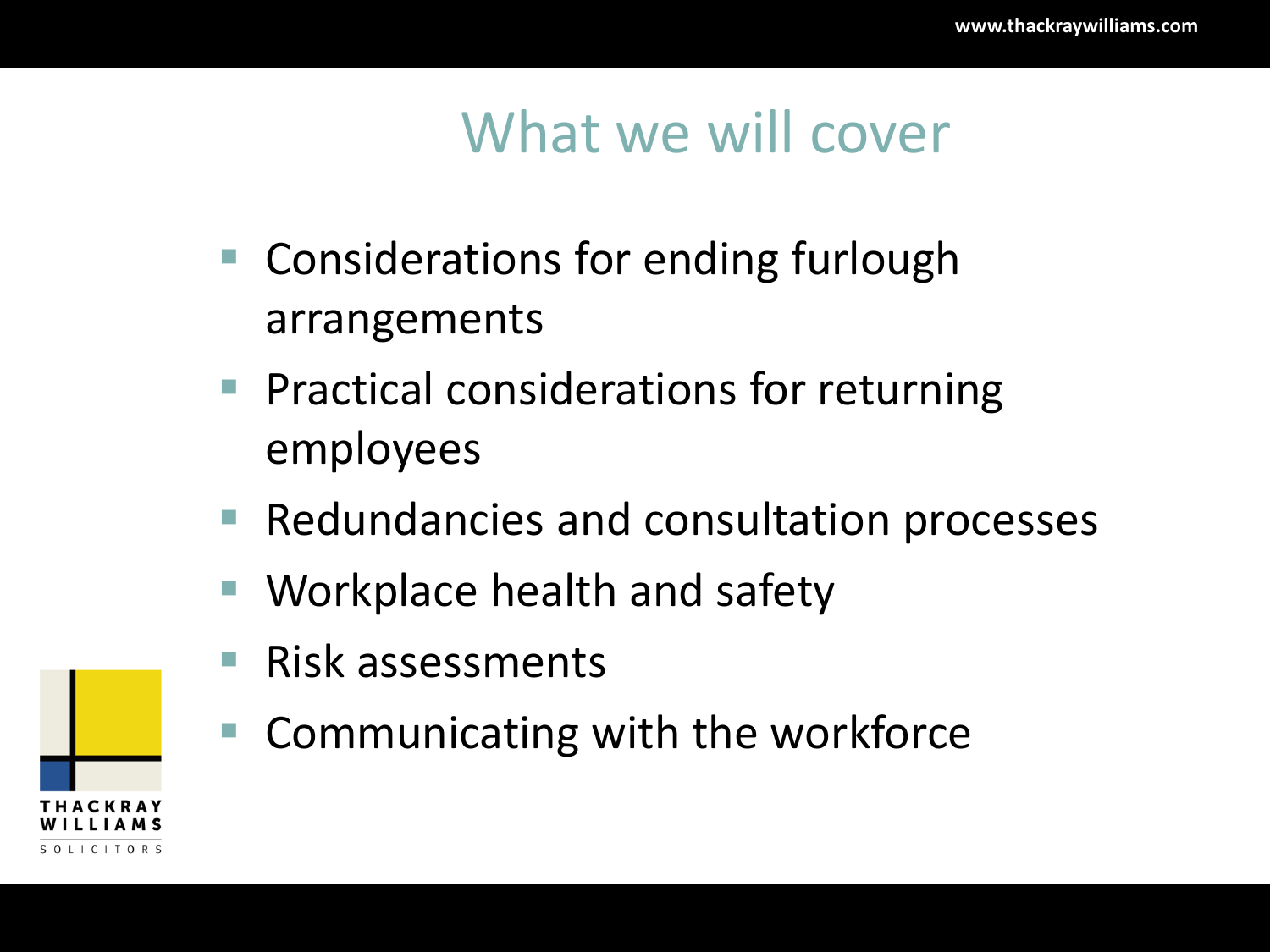#### Ending furlough arrangements

- Provide reasonable notice
- Consider whether you want all staff to return to work at the premises or whether homeworking arrangements will continue
- Consider whether there is a business need for all of your furloughed employees to return to work



■ Consider whether any changes will be made to terms and conditions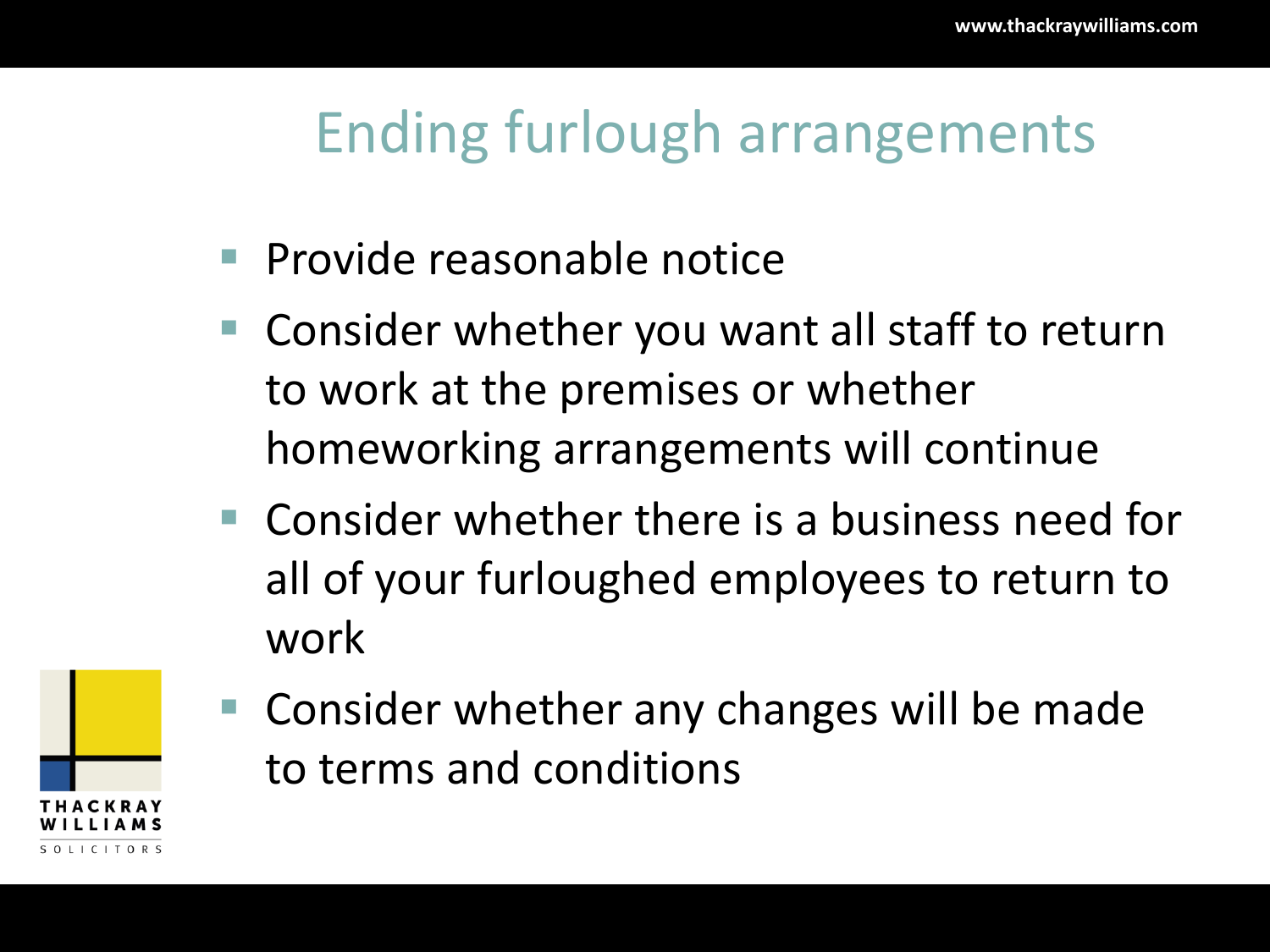#### Homeworking – practical issues

- Consider employment contract provisions
- Take appropriate measures to protect confidential information and personal data
- Consider health and safety implications
- Decide whether any special equipment is necessary



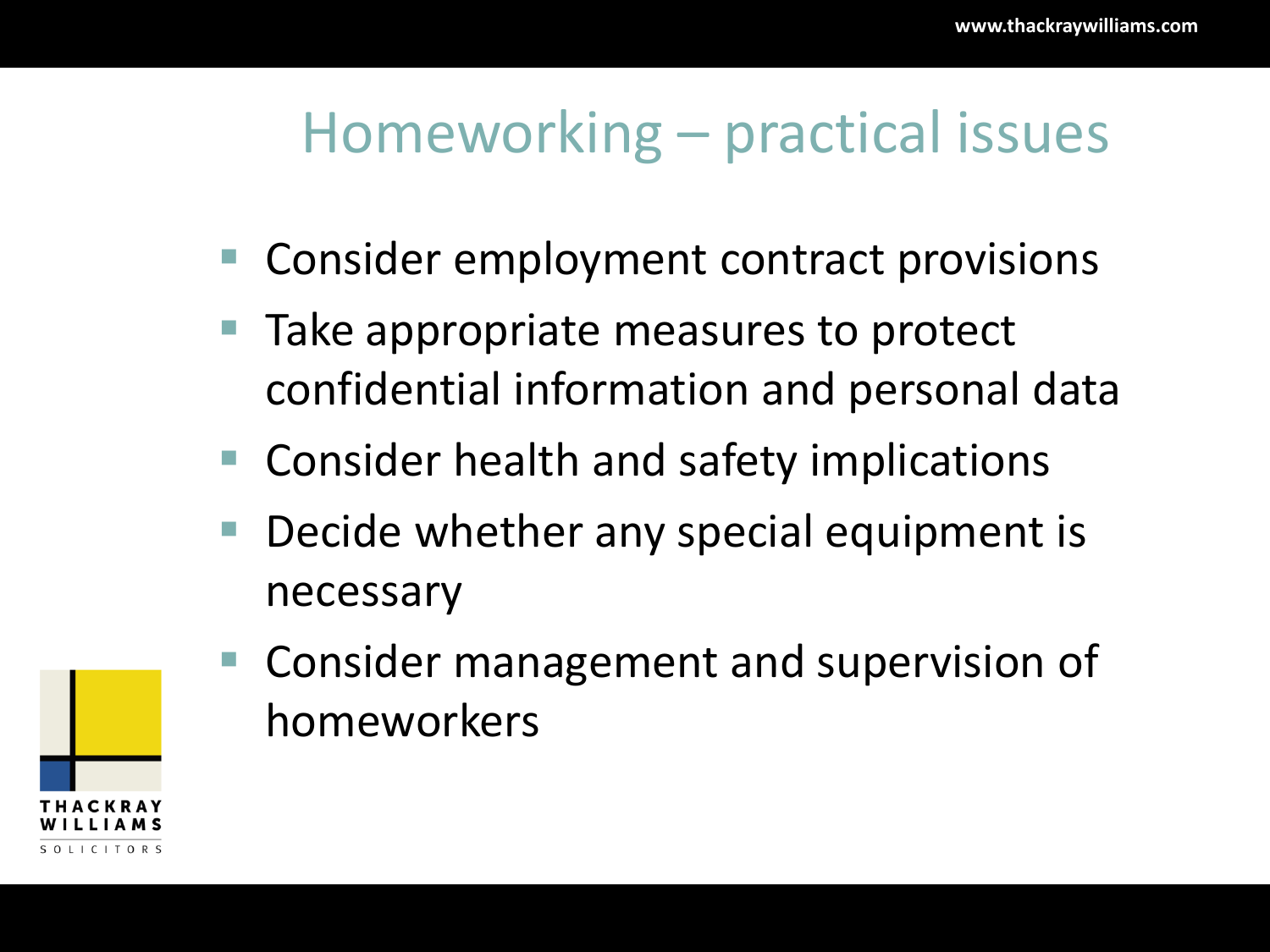## Flexible working

- Homeworking
- Part-time working
- Compressed hours
- Flexi-time
- Job-sharing
- Shift-working
- Staggered hours
- Term-time working

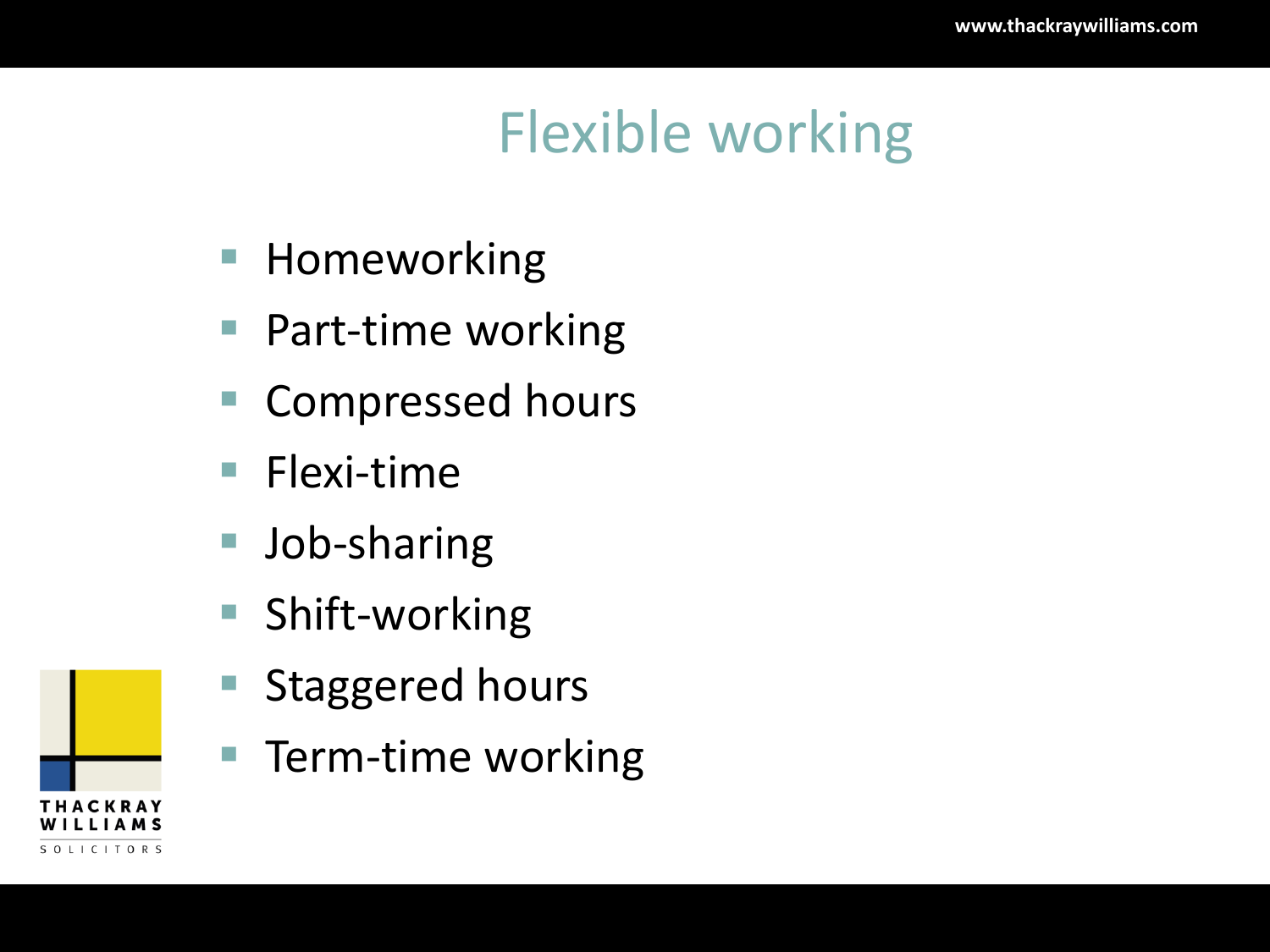#### Policies and procedures

- Sickness absence and pay
- Health and safety
- **Disciplinary offences**
- Homeworking
- Flexible working
- Other time off
- Annual leave

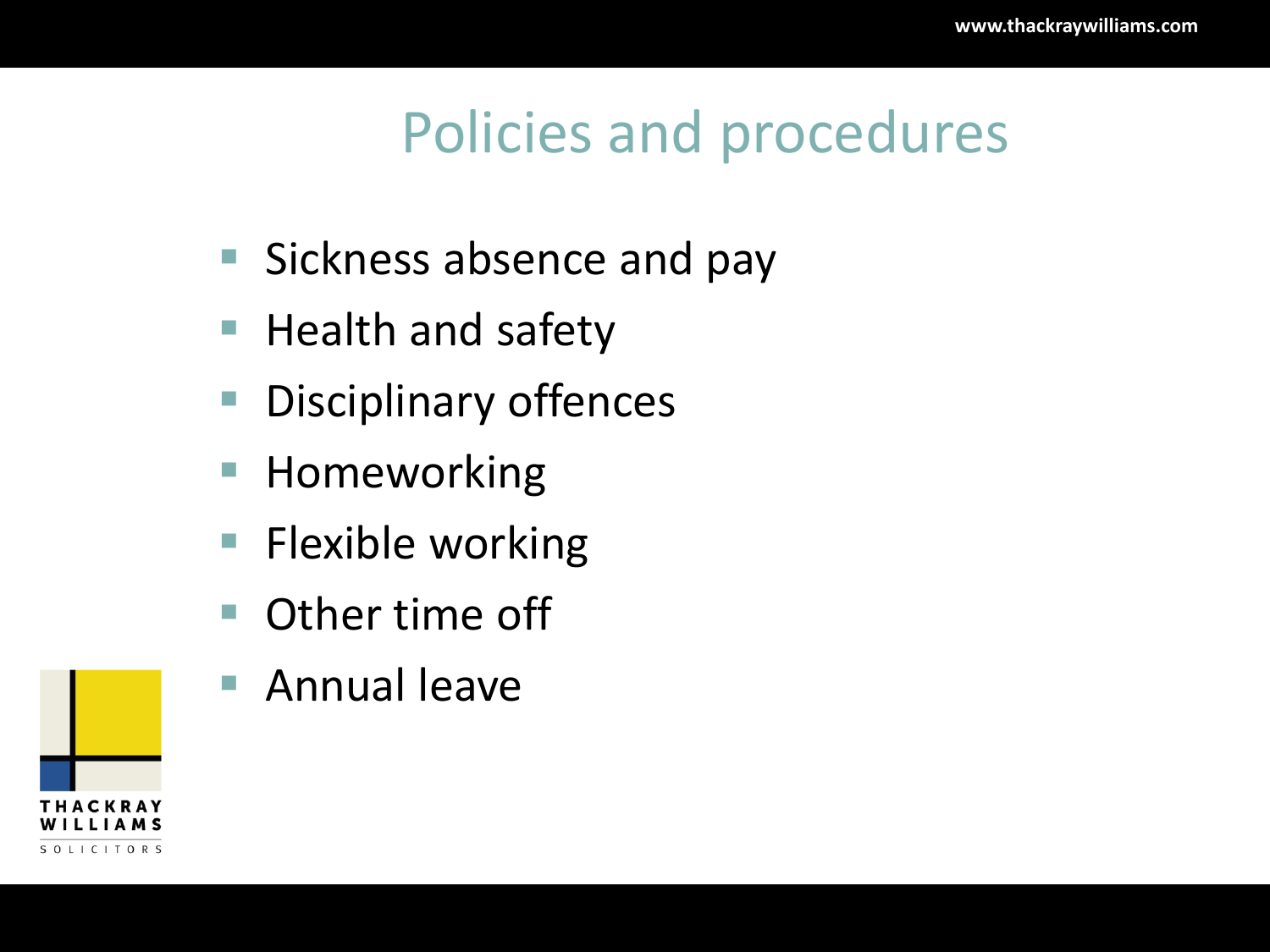#### Reduced need for entire workforce

- Temporary reduction in pay
- Short-time working or temporary lay-off
- Introduction of flexible working patterns
- Consider deferring pay rises/bonuses
- Unpaid leave
- Review company benefits

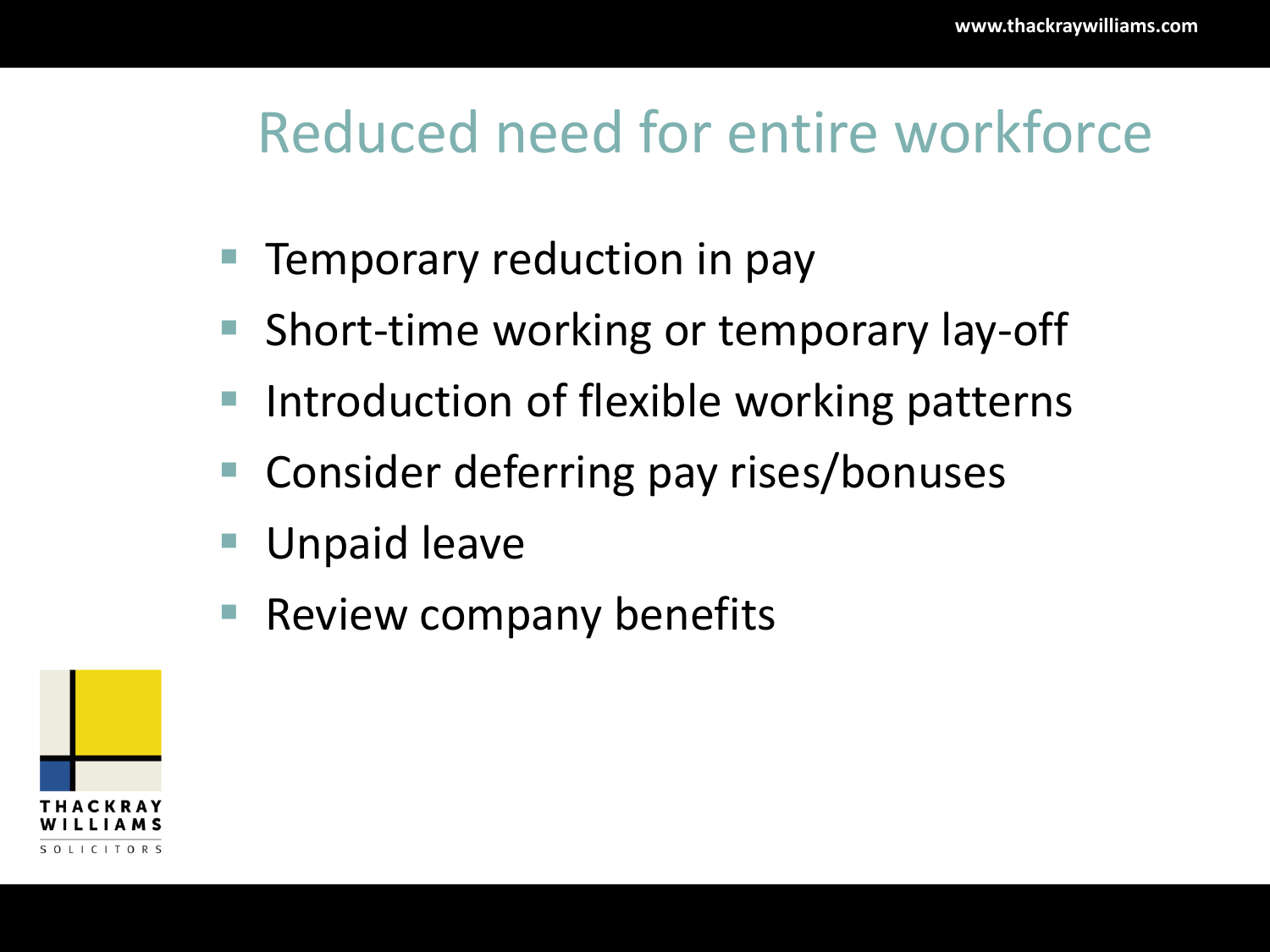#### Managing Redundancies: The business case

- Establish whether there is a genuine redundancy situation:
	- Is there a diminution in work? Are some work types ceasing? Are you restructuring the business?

*Be ready to explain the business rationale and be challenged on this by affected employees.*

■ How many people are affected by the business's circumstances:

SOLICITORS

- This may be more than just the employee(s) "at risk of redundancy".

■ Collective consultation should be followed in 20+ dismissals proposed.

What steps have you already taken to avoid redundancies?

- Pay/drawing reductions for Directors
- Temporary salary reduction for staff/pay freeze/overtime freeze
- Deferring pay rises/bonuses
- A recruitment freeze
- Furloughing staff
- Short-time working or temporary lay off
- Review company benefits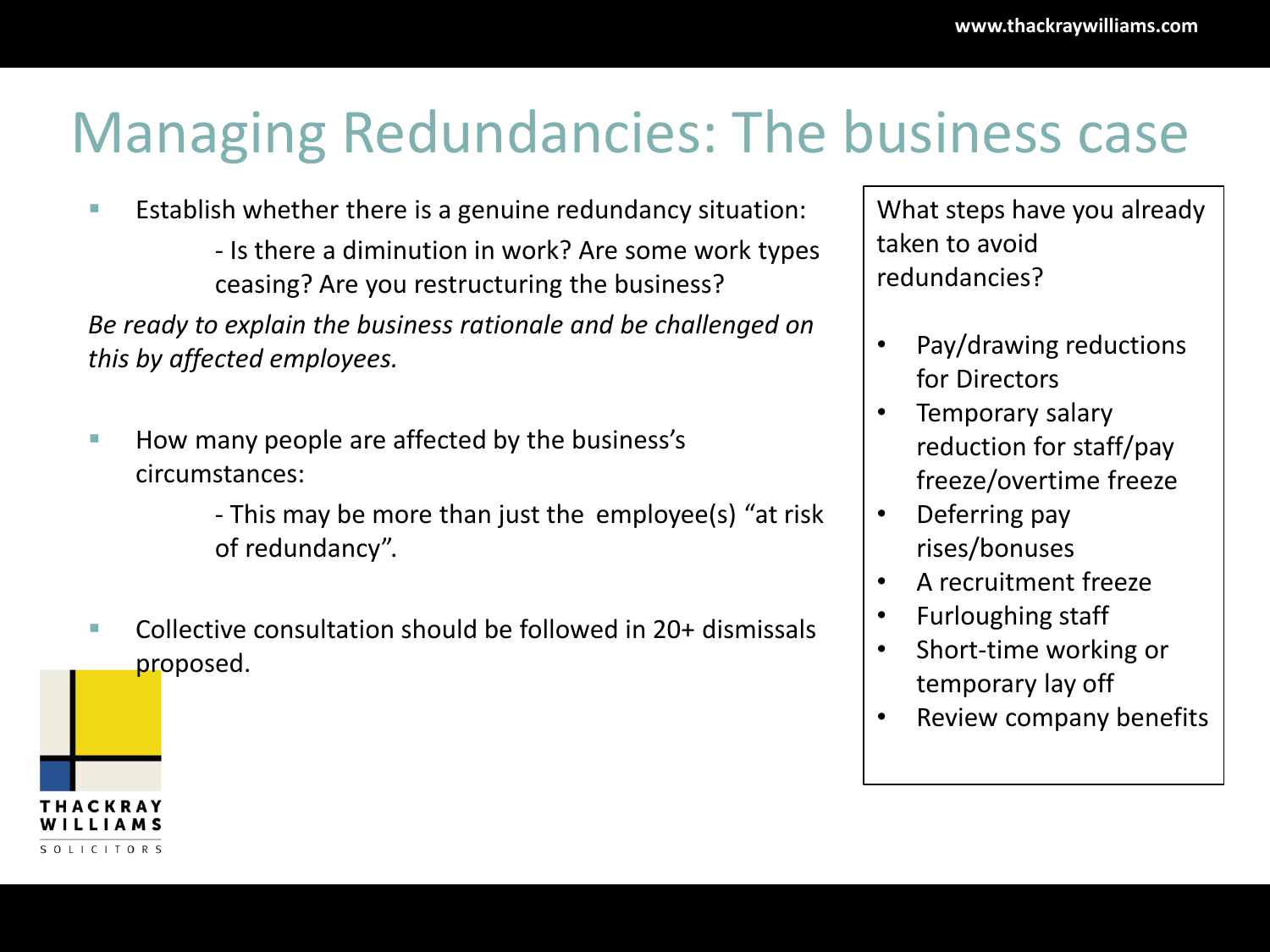#### Managing redundancies: Consultation

*Ensure that you follow a fair and transparent consultation process.*

- Employee(s) should be formally put "at risk" of redundancy in writing.
- Explain the redundancy process and redundancy payment sums, if dismissal is confirmed.
- Affected employees should be met with individually to discuss ways of avoiding redundancy and alternative job roles, if available, should be considered.
- Respond in writing to representations made by the employee and, if necessary, schedule additional meetings to discuss these.



- Allow a workplace colleague or trade union representative to attend these meetings.
- Confirm any dismissal in writing and provide an opportunity to appeal.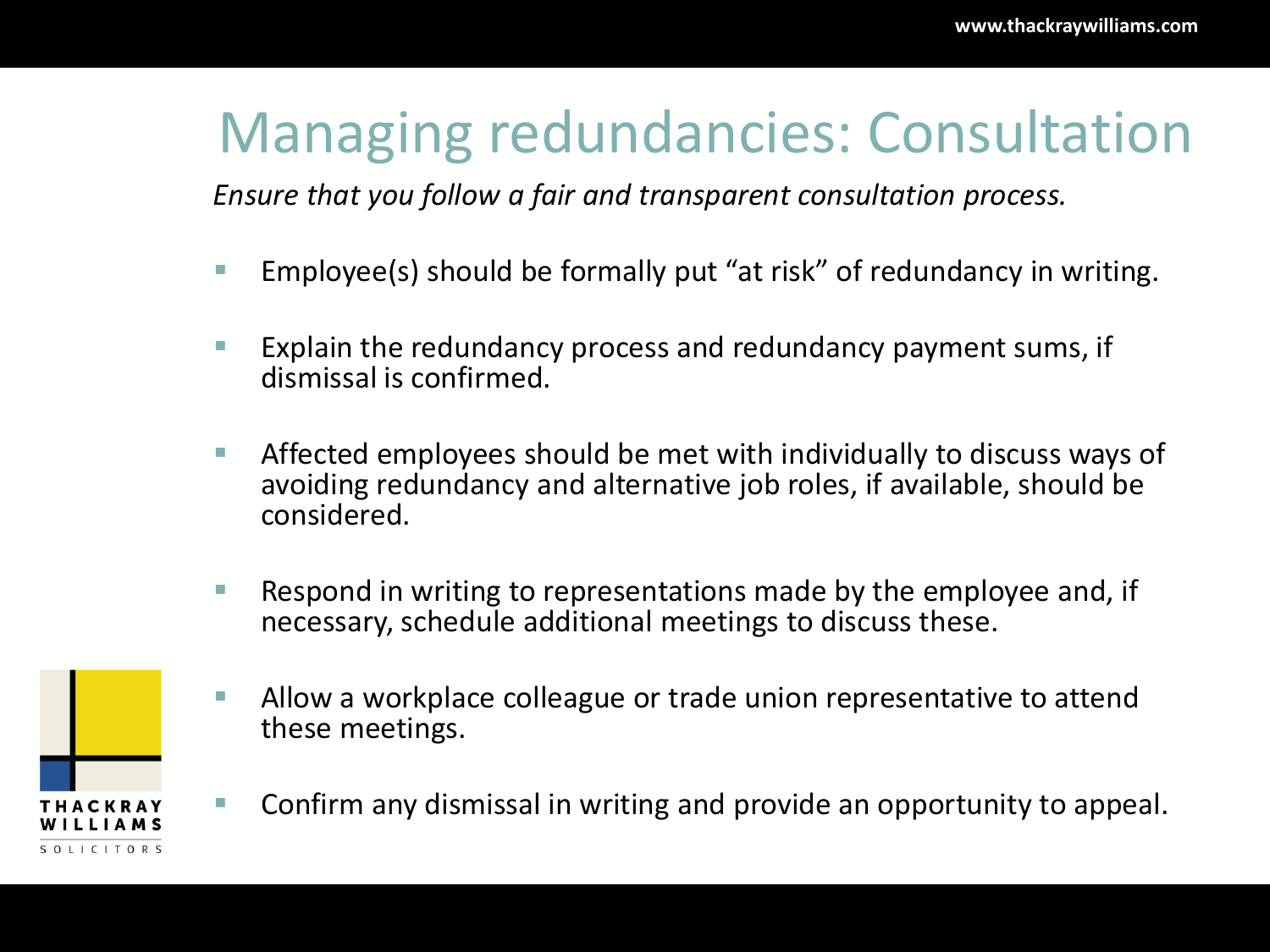#### Managing redundancies: Employee entitlements

*An employee is entitled to:*

- Redundancy pay (if they have more than two years' continuous service) – this is based on age, length of service and weekly pay (capped);
- Notice pay (as per statute or their contract of employment); and



Accrued annual leave up to the Termination Date.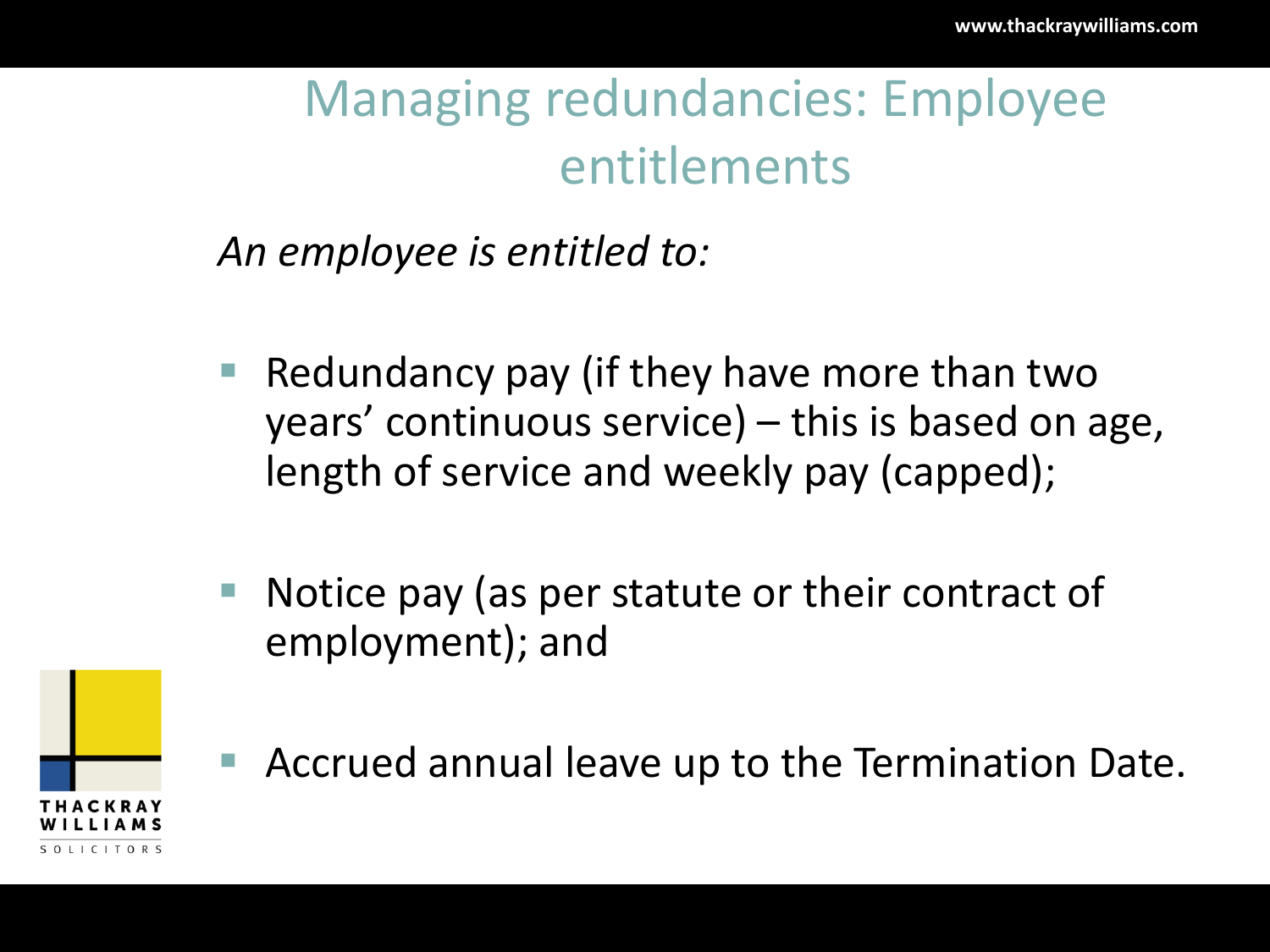#### Managing redundancies: The risks

- An employee who has two years' continuous employment has a right not to be unfairly dismissed.
- Failure to follow a transparent consultation process could give rise to a claim for unfair dismissal and potentially discrimination in the Employment Tribunal.
- Staff Morale –managing the wider implications of redundancy will be important:
	- Voluntary redundancy could be considered at the consultation stage to avoid compulsory redundancies.
	- Provision of a Settlement Agreement achieves a clean break and could expedites a conclusion to the process. Reducing the period of worry for affected staff.

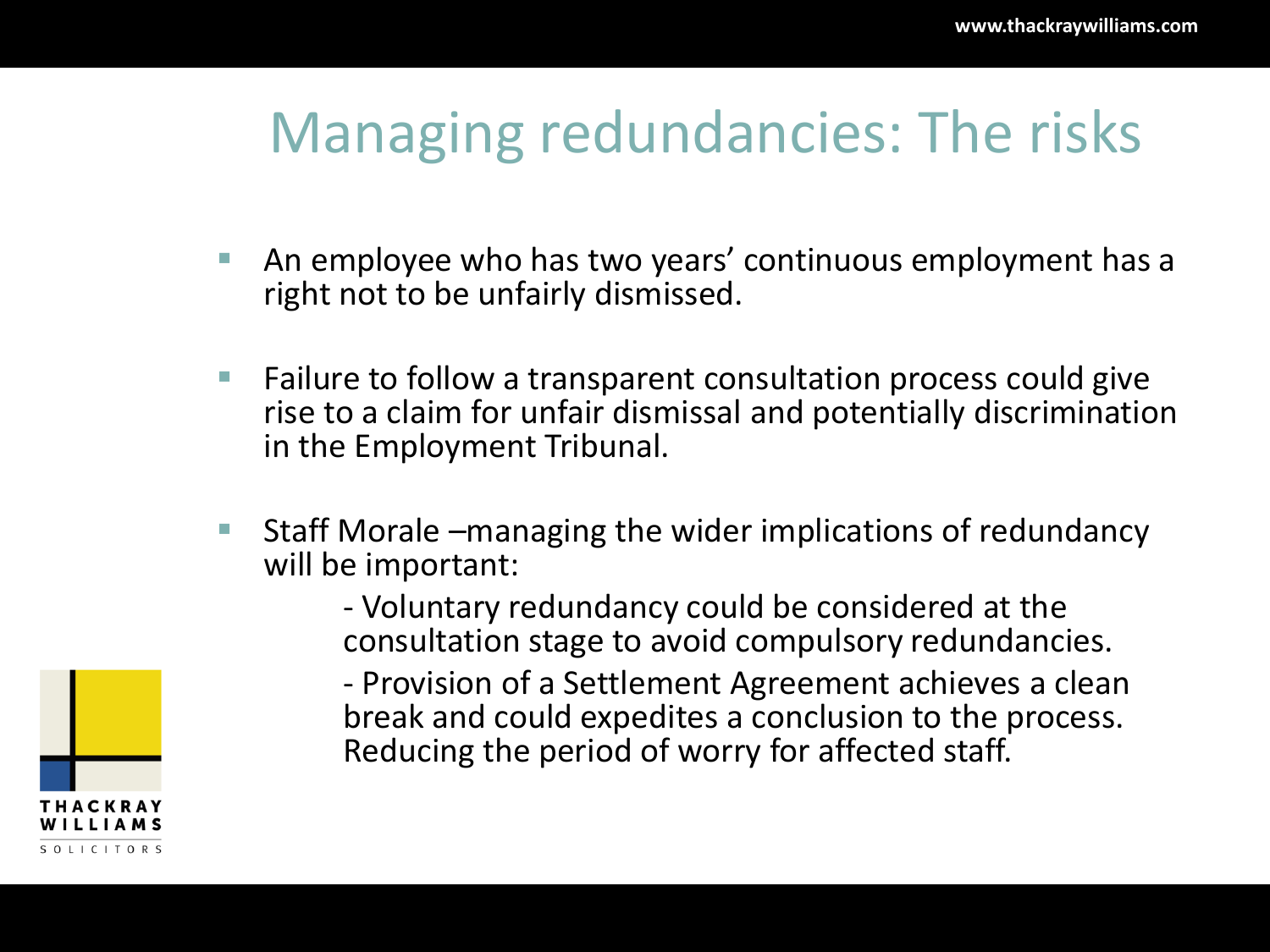#### COVID-19 Secure guidelines: 5 steps to working safely

- Carry out a COVID-19 risk assessment
- Develop cleaning, handwashing and hygiene procedures
- Help people to work from home
- Maintain two metre social distancing where possible



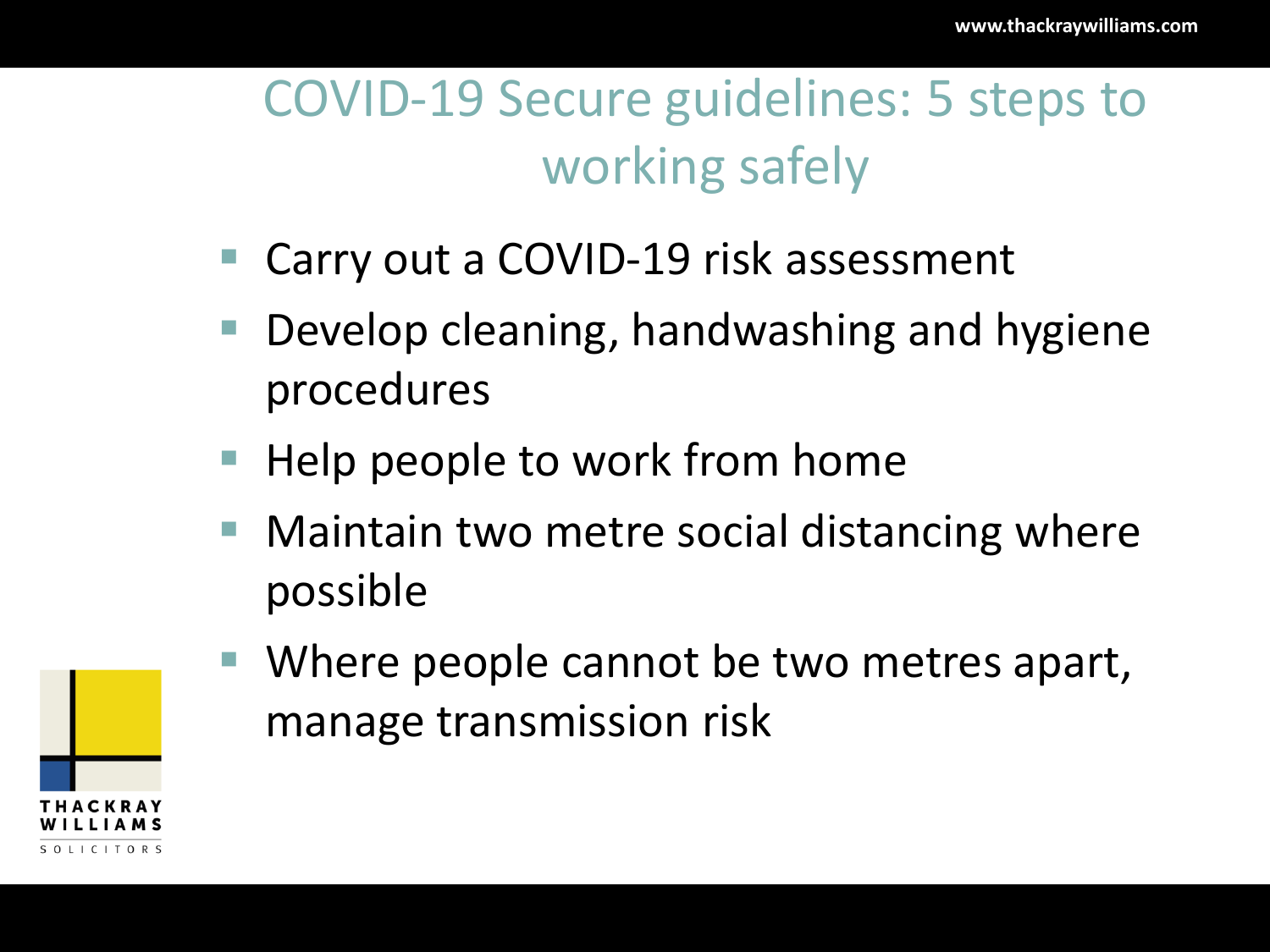#### Workplace health and safety

- Statutory duty to ensure the health, safety and welfare at work of all employees under the Health and Safety at Work etc. Act 1974
- Common law duty to take reasonable care for the safety of employees
- Implied contractual term to take reasonable care of the health and safety or employee and provide a reasonably suitable working environment

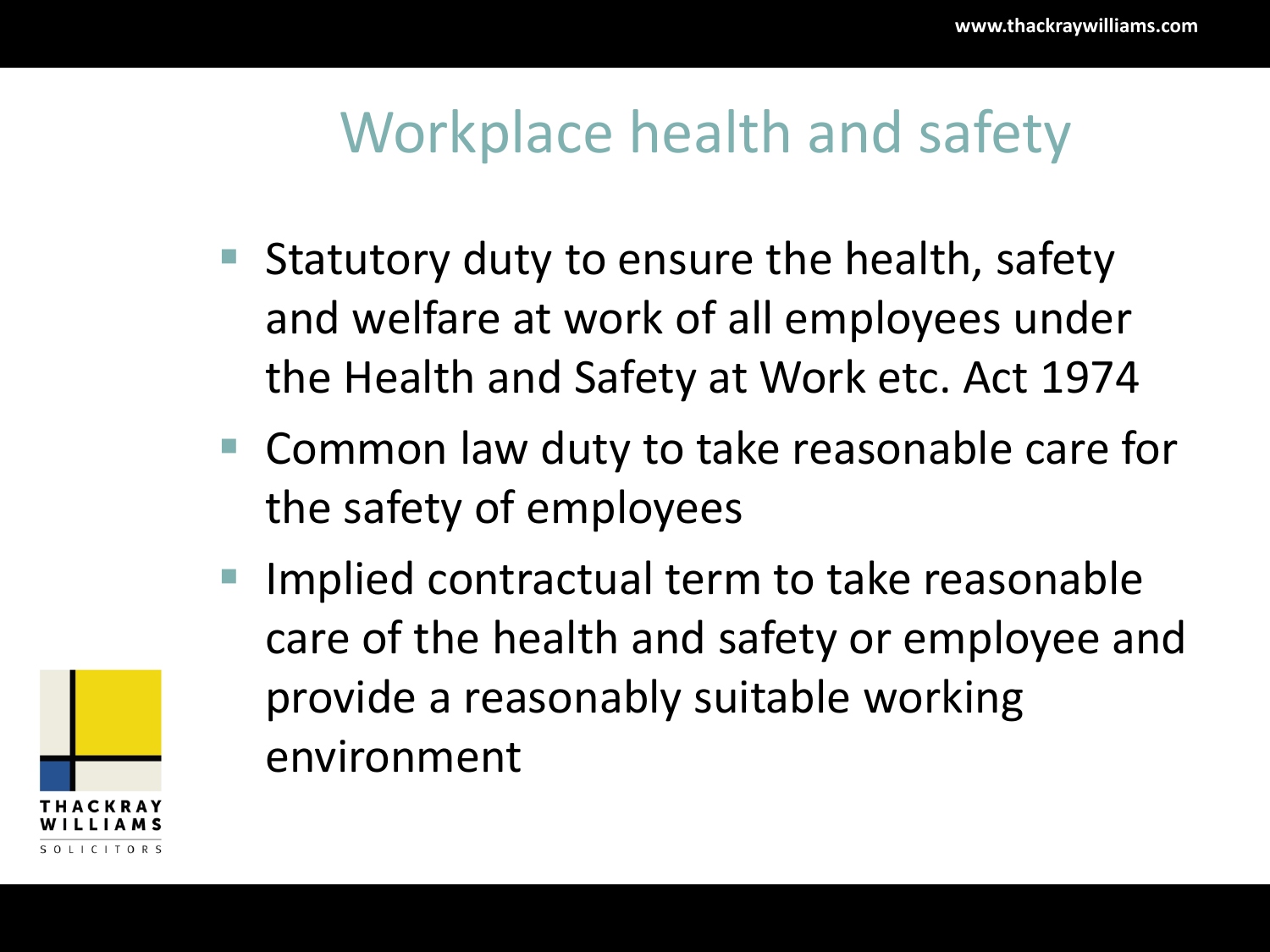### HSE guidance

- Working safely during the coronavirus outbreak
- Talking with your workers about preventing coronavirus
- Health and safety at work: criminal and civil law
- **Providing information and training**
- **Consulting workers**
- Preparing health and safety policies
- Managing risk and risk assessments at work

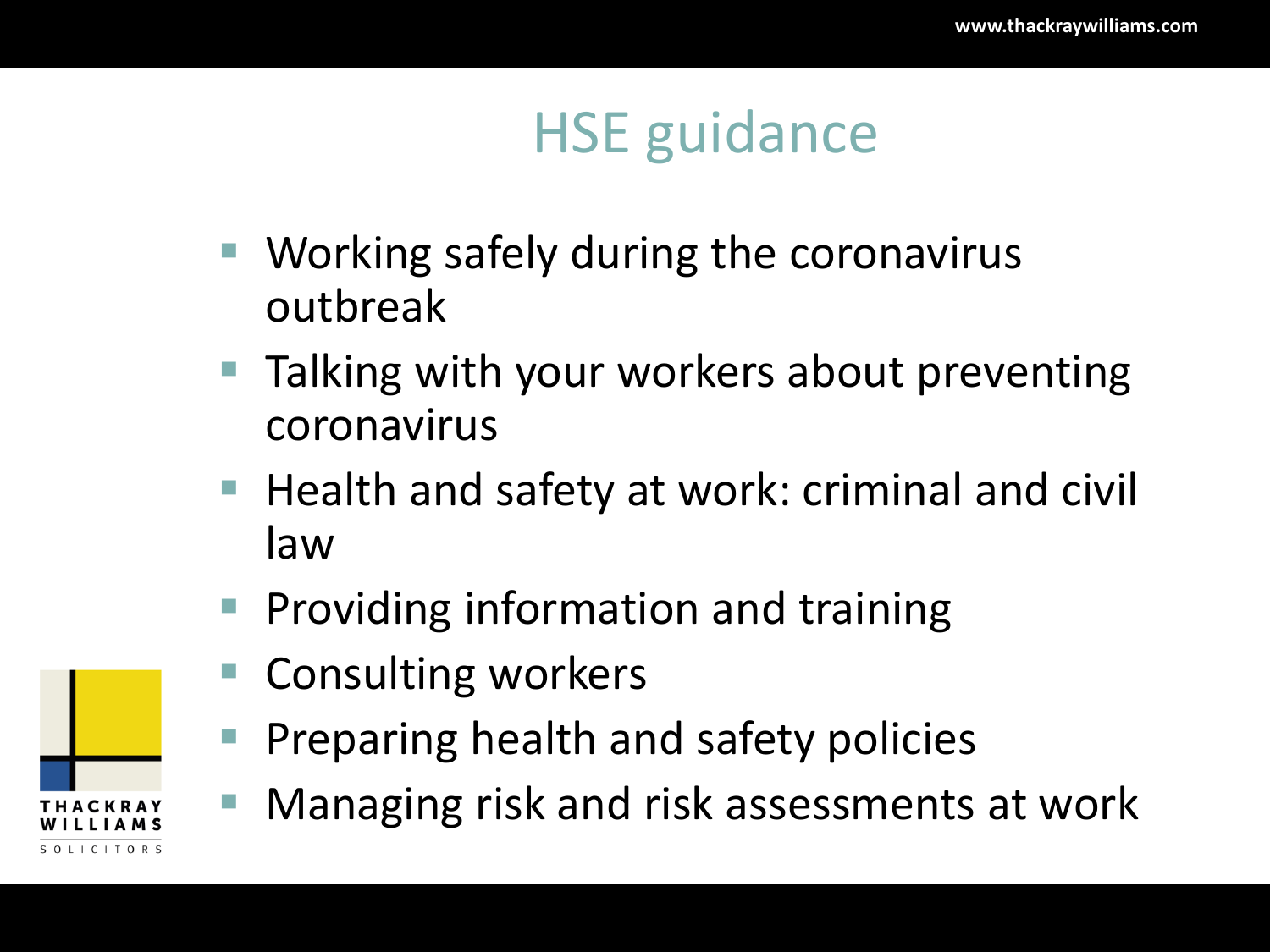#### Risk assessments

#### HSE minimum requirements:

- Identify what in the business could cause illness or injury (the hazard)
- Decide how likely it is that someone could be harmed and how seriously (the risk)



 $\blacksquare$  Take action to eliminate the hazard, or if this isn't possible, to control the risk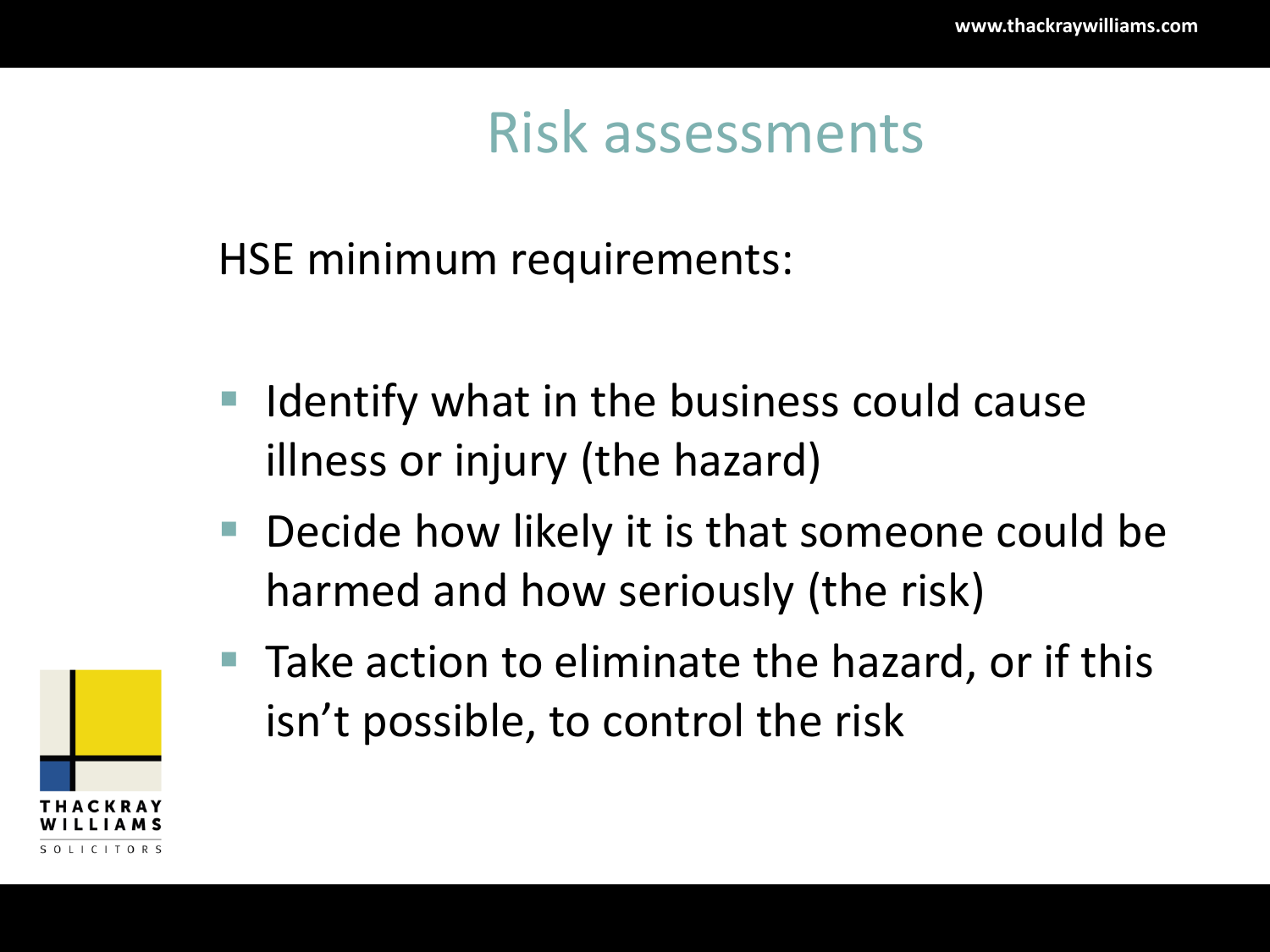#### Risk assessments: considerations

- Size and nature of your business
- How the business is organised
- How the business is operated
- Whether the business is regulated
- Employees, contractors, agency workers and any third parties

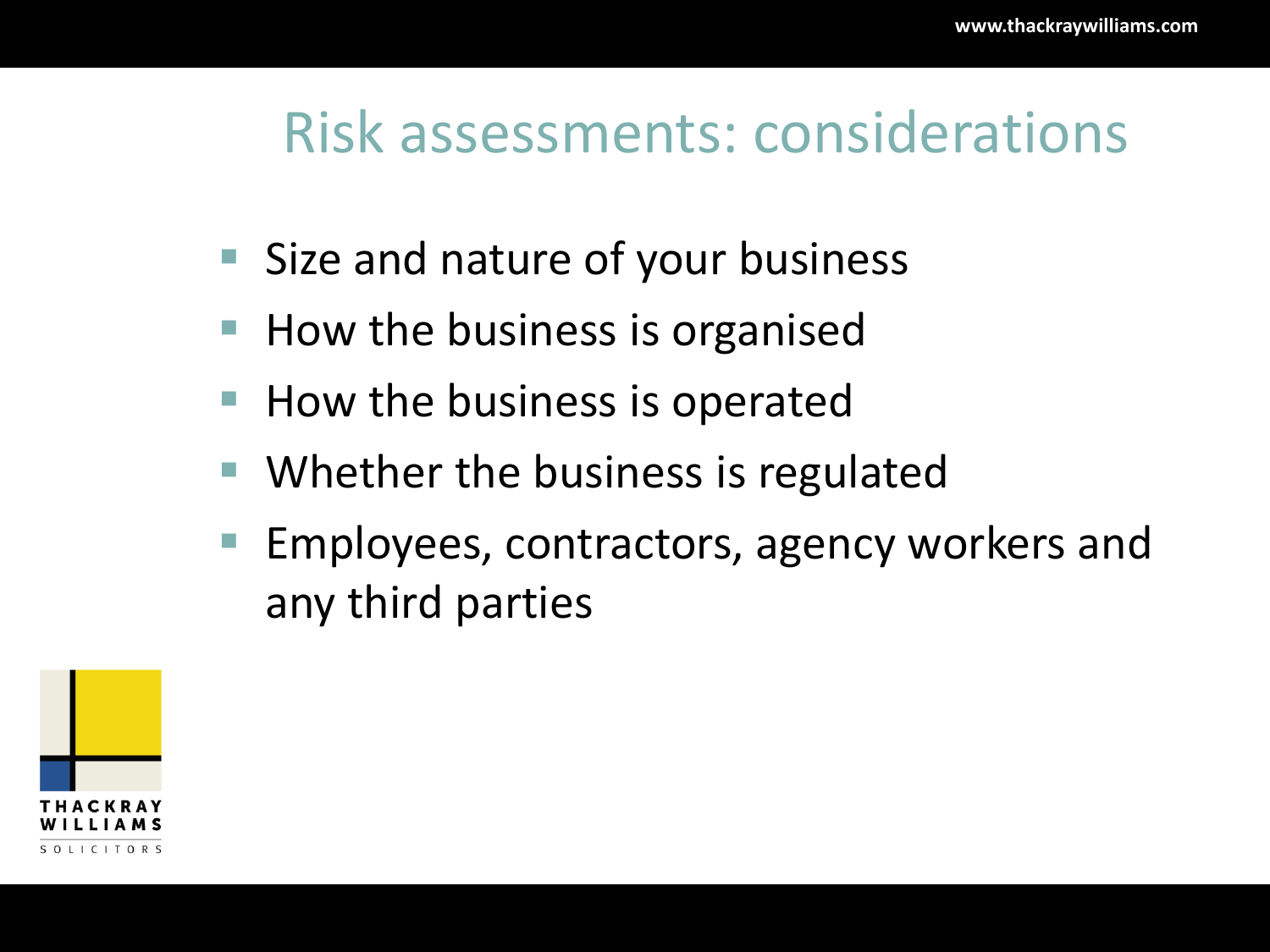#### Risk assessments: Provision of information

- The risks to their health and safety identified by the assessment.
- The preventive and protective measures that the risk assessment has shown the employer it needs to take to comply with its legal obligations.
- The procedures to be followed in the event of serious and imminent danger to persons at work.
- The identity of the people who will implement any evacuation of the workplace.



■ Where they share a workplace with one or more other employers, the risks to employee health and safety notified to them by the other employer(s).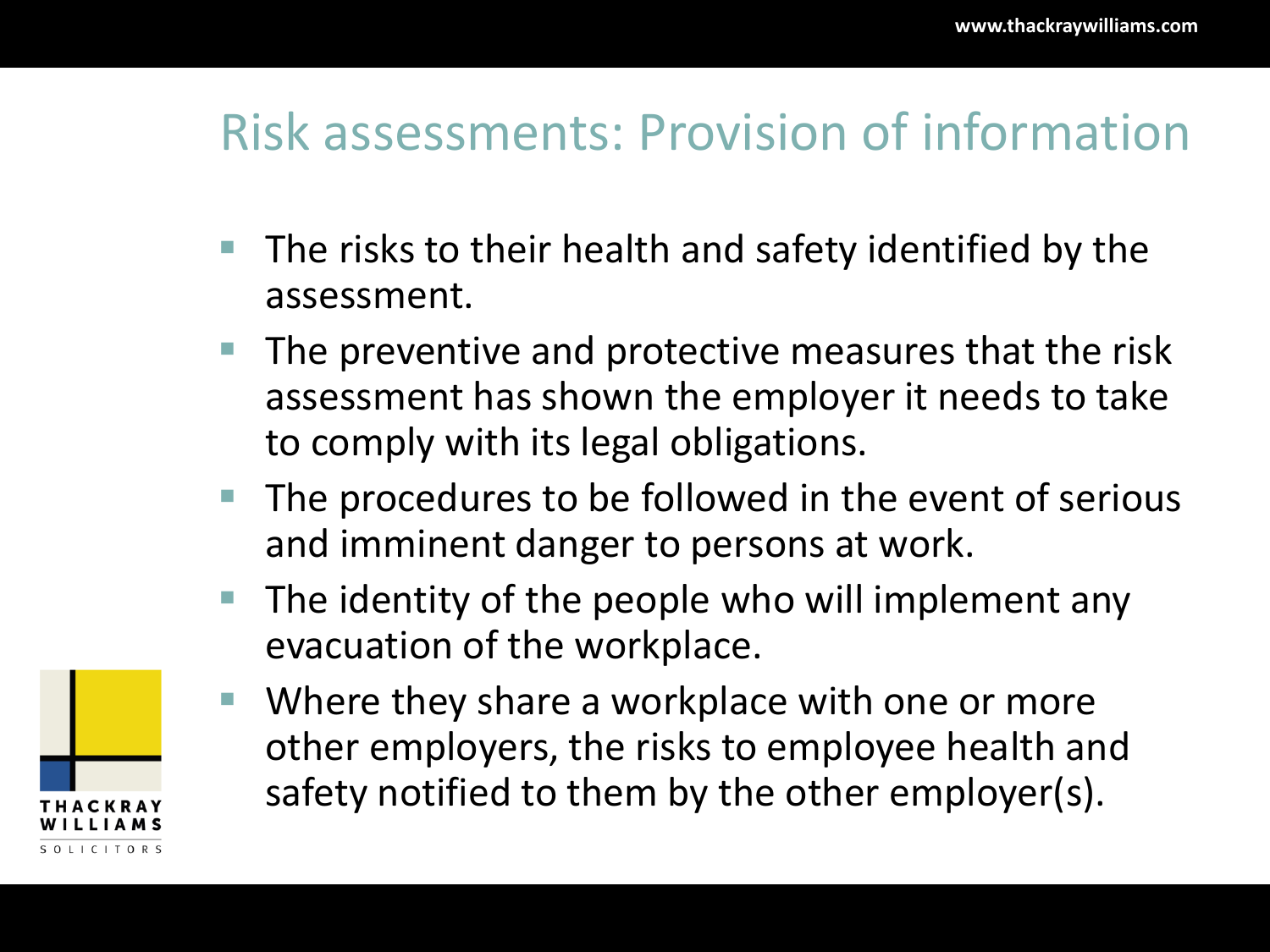#### Employee responsibilities

- Take reasonable care for their health and safety and that of anyone who may be affected by their acts or omissions while at work
- Co-operate with their employer so far as is necessary to enable compliance with any statutory duty or requirement relating to health and safety

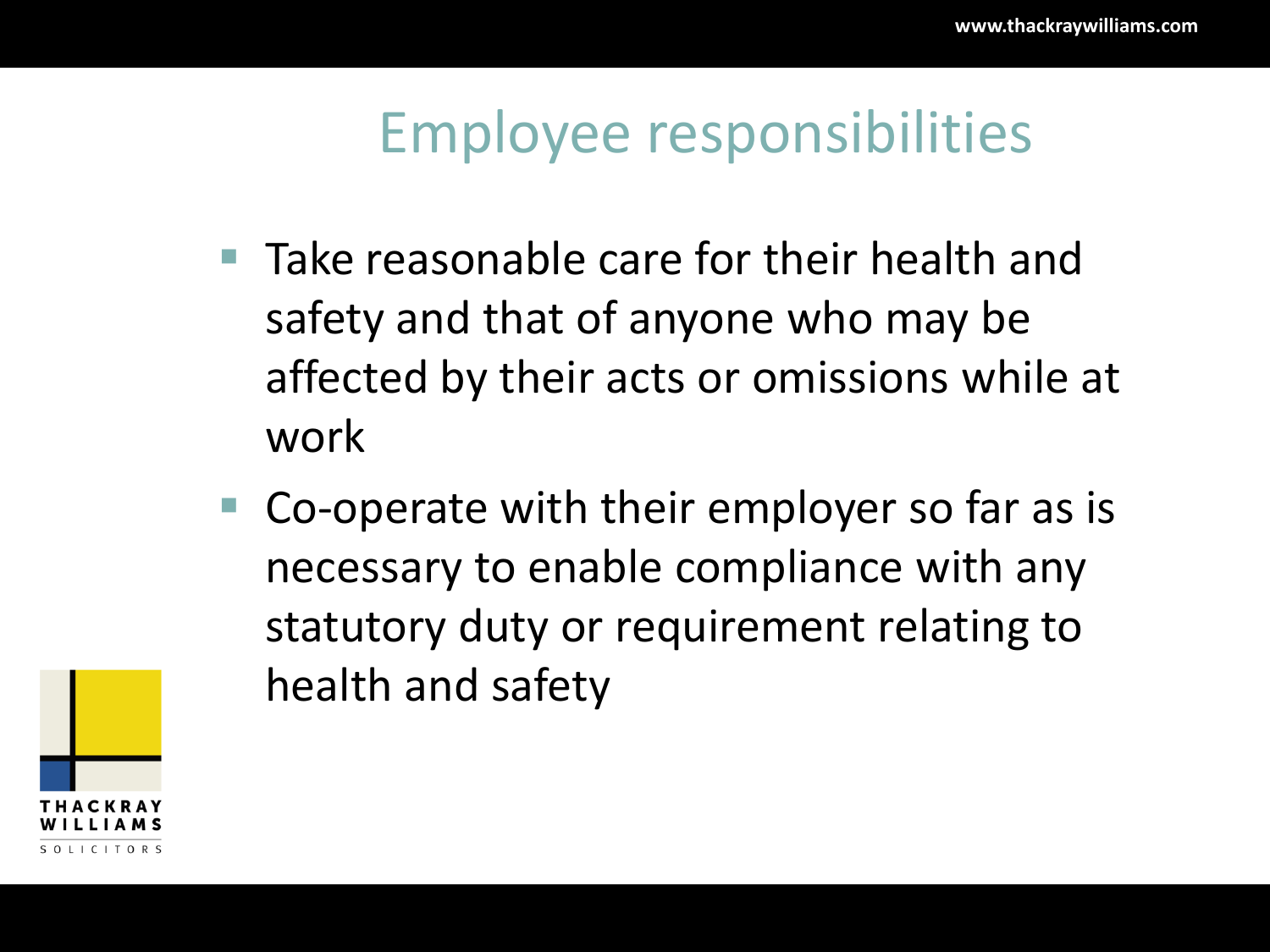#### Communicating with the workforce

- How it intends to emerge from lockdown
- Whether any measures are required in relation to their continued employment
- Changes to the workplace to enable and support a return to work
- Support that the employer has in place for employees



Requirement for staff to remain vigilant about their health and safety